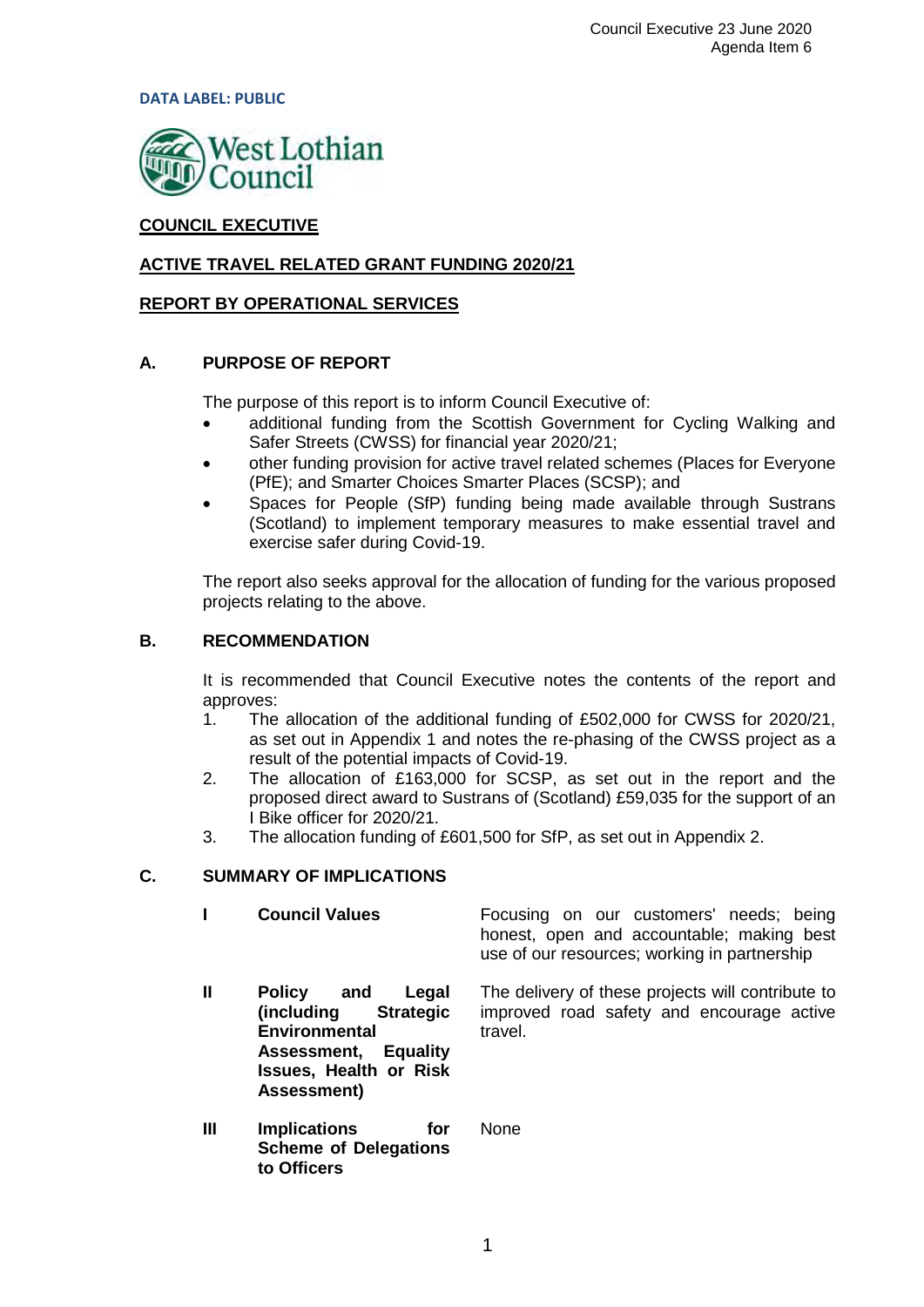| <b>IV</b> | Impact on performance<br>performance<br>and<br><b>Indicators</b> | None                                                                                                                                                                                          |
|-----------|------------------------------------------------------------------|-----------------------------------------------------------------------------------------------------------------------------------------------------------------------------------------------|
| v         | Relevance<br><b>Single</b><br>to<br><b>Outcome Agreement</b>     | The project will contribute to outcomes:                                                                                                                                                      |
|           |                                                                  | "We live in resilient, cohesive and safe<br>communities."                                                                                                                                     |
| VI        | Resources - (Financial,<br><b>Staffing and Property)</b>         | The projects will be funded through the various<br>grant funding streams including match funding<br>from Sustrans through Places for Everyone<br>funding for the CWSS projects.               |
| VII       | <b>Consideration at PDSP</b>                                     | The report was circulated to the Environment<br>PDSP members in advance of the Council<br>Executive meeting for comments.                                                                     |
| VIII      | <b>Other consultations</b>                                       | The Financial Management Unit has been<br>consulted and is satisfied with the contents of<br>the report. Consultation on individual projects<br>will be carried out during their development. |

# **D. TERMS OF REPORT**

## **D.1 Background**

Various funding streams are available to local authorities to encourage active travel through engagement with communities and improvements to path networks.

The Scottish Government has been providing funding for CWSS since 2002/03. Some of this funding has been used to match funding from Sustrans for active travel projects. Officers have also been proactive in obtaining grant funding through other grant streams such as Smarter Choices and Smarter Places (through Paths for All).

Recently, as a result of the Covid-19 outbreak, £30 million has been made available by the Scottish Government, through Sustrans (Scotland), to make it safer for people who choose to walk, cycle or wheel for essential trips and exercise during Covid-19. The funding aims to enable statutory bodies to implement measures focused on protecting public health, supporting physical distancing and preventing a second wave of the outbreak.

# **D.2 CWSS Funding**

On 6 February 2020, Scottish Government increased funding for CWSS from £245,000 to £299,000 for 2020/21. The total budget of £595,000 for CWSS projects was approved by Council on 28 February 2020, as part of the Capital Programme update report for 2020/21 to 2027/28.

The Scottish Government made a further announcement on 27 February 2020 that it would provide an additional £502,000 in grant funding to West Lothian Council for CWSS projects for 2020/21. The 2020/21 CWSS funding now totals £801,000 and increases the total allocated budget for 2020/21 to £1.097 million.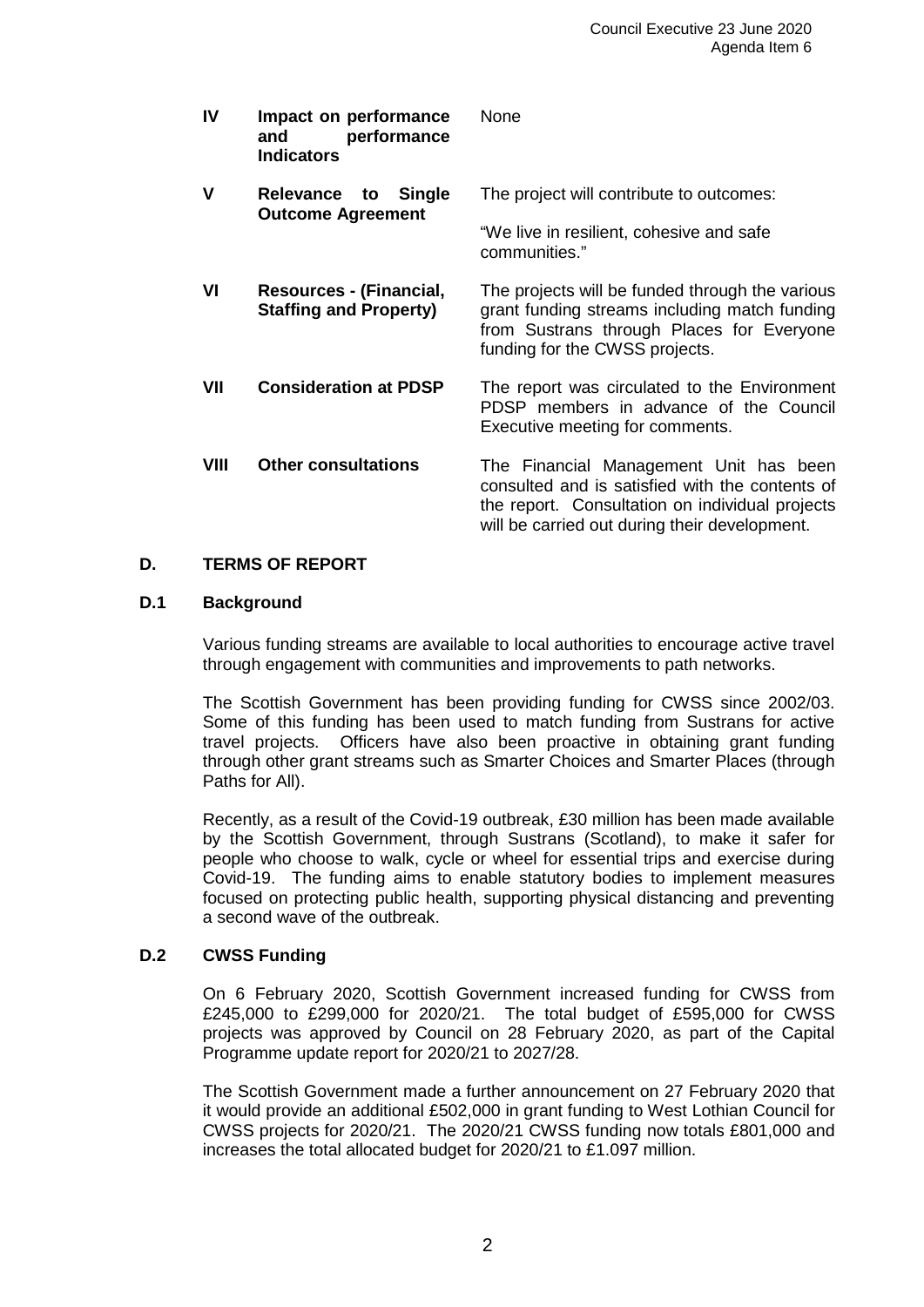The conditions of the grant funding stipulate that it must be spent by 31 March 2021. Officers have identified a list of projects that they anticipate can be completed over the coming year, which is set out in Appendix 1.

However, due to the potential impact of Covid-19 on the ability to deliver projects successfully within the timescales, it is proposed that the budget allocation for 2020/21 be set at £801,000, the total of the grant funding, with the remaining £296,000 re-phased to 2021/22.

The estimated value of the proposed projects for 2020/21(Appendix 1) includes an over-programming of around £253,000. This will help officers to manage the delivery of projects, for example if there are any delays associated with consultation, land purchase etc., to ensure that the full grant can be claimed.

All proposed projects meet the funding requirements by providing a safer environment and encourage active travel.

## **Scheme Identification / Consultation**

The proposed projects were initially identified through consultation with communities during the Whitburn Charrette process, the Stoneyburn Regeneration Plan 2017-27 and the Council's Active Travel Pan. Further consultation will be carried out during the development of each project.

During the development of the Armadale to Whitburn cyclepath project in 2019 an online survey was conducted to seek public opinion. The survey contributed valuable feedback and suggestions for future projects. It is proposed that similar surveys will be carried out for the projects listed in Appendix 1.

## **External Funding Opportunities**

As in previous years, officers have developed the delivery programme to maximise CWSS funding and have been successful in using it as match funding for other available external funding streams, such as Sustrans (Scotland) Places for Everyone funding.

#### **Funding Awarded**

Officers have once again taken this match funding approach, receiving 50% match funding through Places for Everyone towards the construction of the Armadale to Whitburn Cyclepath. This project was due to commence on site in March 2020, but has been suspended in line with Scottish Government guidance on Covid-19 that all non-essential works must cease. Works will commence once these restrictions are relaxed.

#### **Funding Pending**

Last financial year, Sustrans (Scotland) awarded 100% funding for the design of Whitburn Town Walk Improvements Phase 2, Stoneyburn Links - Bents to A706 and Capstan Walk, Linlithgow. Final designs have still to be approved, but it is anticipated that these projects could be constructed during 2020/21 with 50% of the construction costs being funded through Places for Everyone.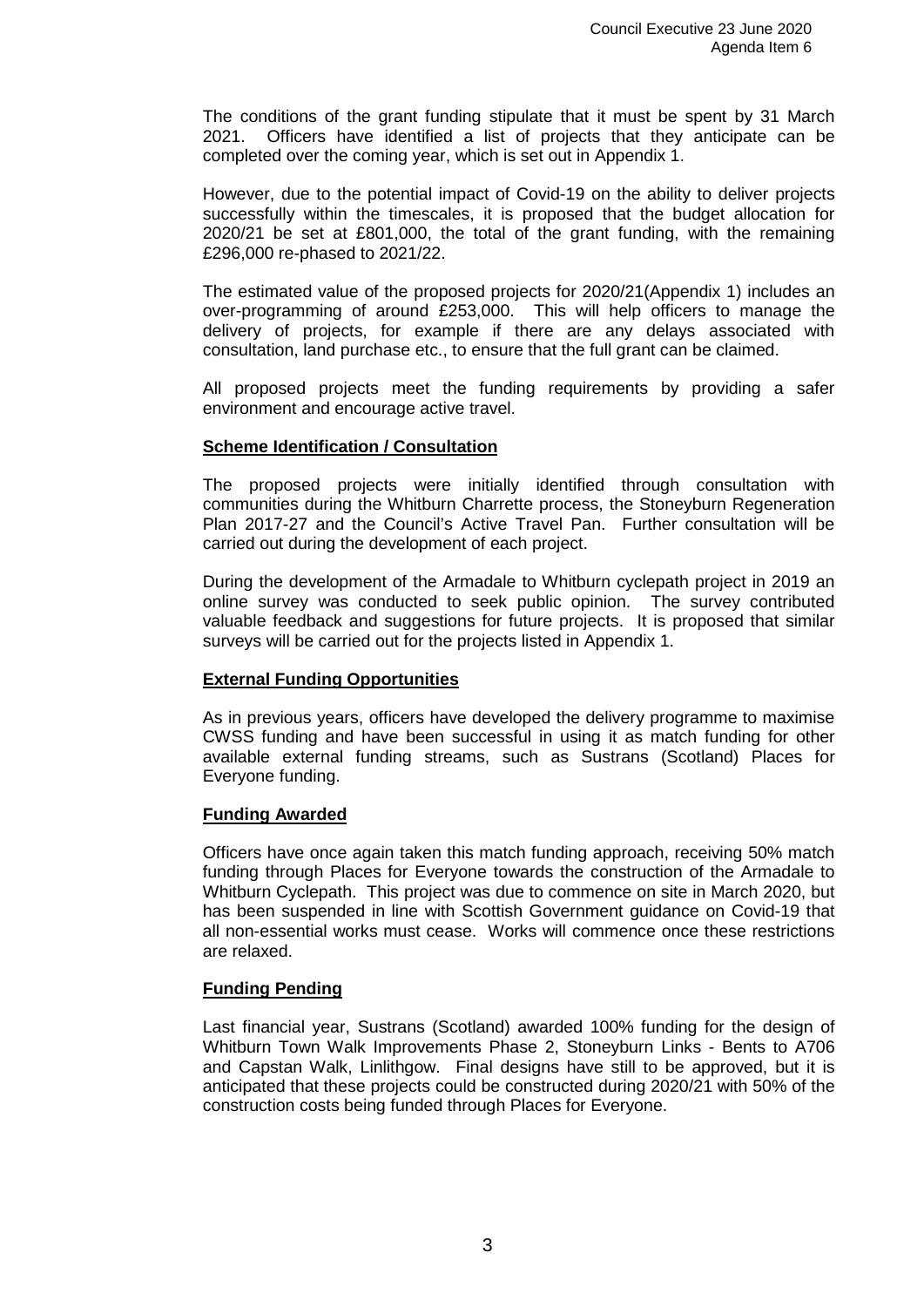Officers have also made a bid for 100% funding for the design of the Blackburn Corridor, Wester Inch to Whitehill Industrial Estate and Edinburgh Road - Guildyhaugh to Bathgate Railway Station. A decision on whether the bids have been successful was due to be announced in April/May 2020, however, there has been a delay in final approval for the funding from Scottish Government. If successful, it is anticipated that these projects will progress to construction with a view to be completed by 31 March 2021.

## **D.3 SCSP Funding**

The Smarter Choices, Smarter Places programme has been running since 2015/16 and supports local authorities in Scotland to encourage more active and sustainable travel choices.

The funding is awarded to local authorities to encourage less car use and more journeys by foot, bicycle, public transport and car share. It is supported by Transport Scotland and allocated on a population basis to local authorities. This year West Lothian Council received £163,000.

On 9 June 2017, Council Executive approved a programme of initiatives that included the continuation of Love to Ride and two new initiatives of an I-Bike officer and a signing strategy for walking and cycling network.

## **Love to Ride**

Love to Ride is an online platform aimed at encouraging more people to cycle by:

- making it easy and fun for existing riders to encourage their friends, coworkers and community to ride.
- supporting and encouraging new riders to overcome their barriers and start enjoying the benefits of riding.

The grant funding will be used to provide a project management resource to deliver a programme of cycling behaviour changes through business and community engagement.

The Love to Ride West Lothian programme will link into existing initiatives, events and local services to boost their reach, engagement and effectiveness. The existing lovetoride.net/westlothian web platform has 538 participants and 35 organisations registered.

## **I-Bike Project**

The provision of an I-Bike officer is unique to Sustrans (Scotland). The support will be provided for a period of up to 12 months for direct engagement with a number of primary and secondary schools within an area to encourage, promote and develop active travel initiatives.

The I-Bike officer works with Education and Community Health Development Put Your West Foot Forward to support and seek to increase walking, cycling and scooting activity, and promoting active travel journeys to schools.

The I-Bike project benefits from the experience and knowledge of the Sustrans organisation, which has a proven record of engagement and experience in delivering support in all areas of cycling.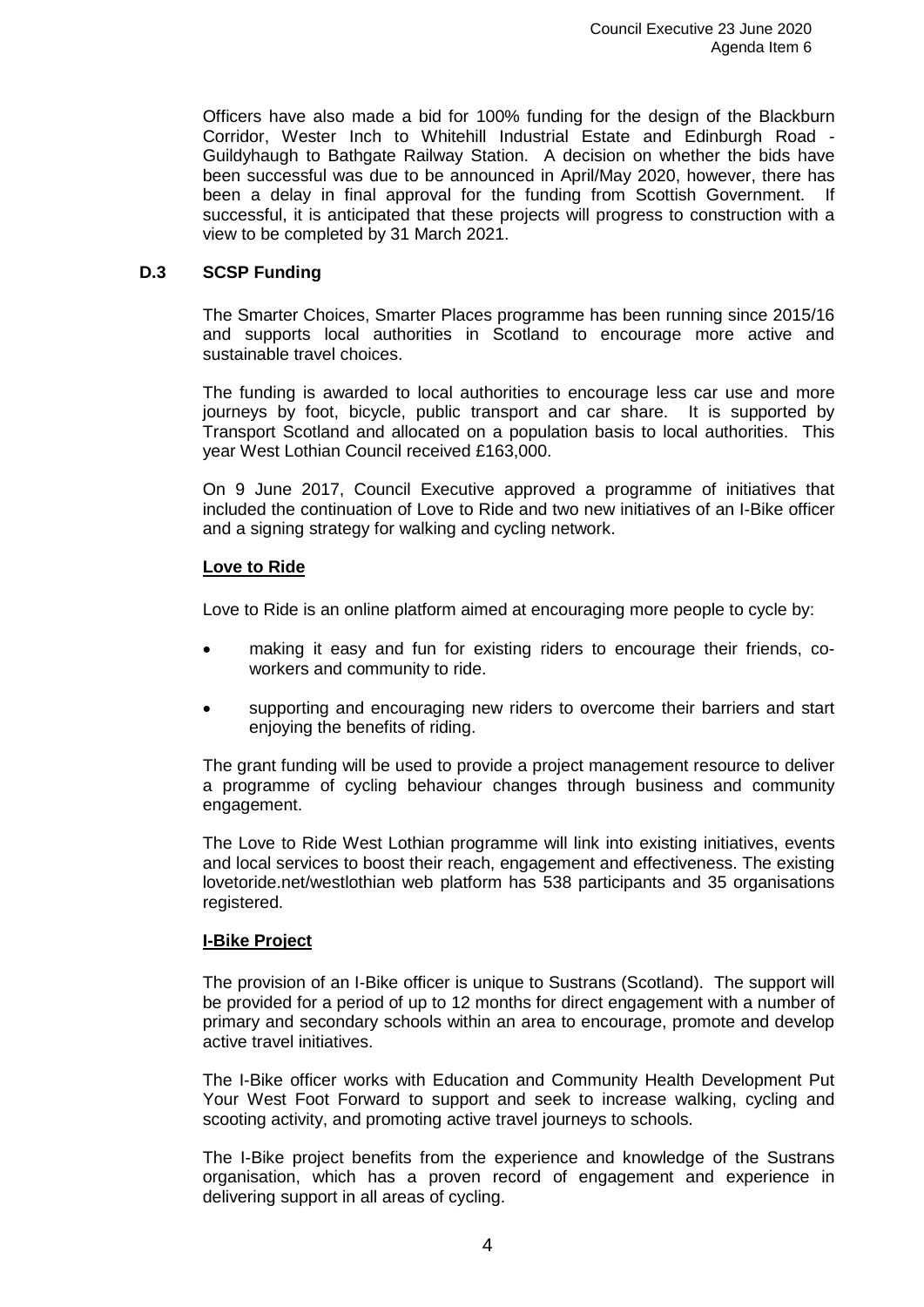The effectiveness of the resource is assessed annually through the grant process. The I-Bike Report 2020, covering initiatives in 2018/2019, shows that the project is achieving its aims to get more pupils traveling actively, with a 4.2% increase in pupils travelling to school by an active mode and a 2.8% decrease in pupils traveling to school by car.

## **Signing Strategy For Walking And Cycling Network**

Last year the SCSP funding was used to review signage on the path network in Livingston between Livingston North and Livingston South railway stations.

Consultants provided a report recommending what signage needs updating, renewed or added to improve the directional signage between the stations. This report will be used to allow officers to prepare a package of works for implementation

## **Funding Breakdown**

The SCSP award of £163,000 will be allocated as follows:

- I Bike Project £59,035
- Love to Ride £40,948
- Sign scheme for Livingston £15,000

The remaining £48,019 funding allocation has still to be agreed with Paths for All officers. However, it is proposed to use this to implement improvements on the path network under the capital works programme for 2020/21.

## **D.4 Spaces for People (SfP) Funding**

SfP funding aims to enable statutory bodies to implement measures focused on protecting public health, supporting physical distancing and preventing a second wave of the outbreak.

Following the announcement of the SfP initiative the council undertook a community engagement on-line survey. This included a press release and Facebook / Twitter posts. The survey sought the views of the community to allow an informed judgement to be made of what was important to them and where their concerns lay in relation to social distancing and using the path network. The survey, which was open for comments between 15 May and 22 May, received 470 responses from all over West Lothian with 89.7% supporting the introduction of temporary measures.

Within the survey the people were asked:

- Whether they had exercised less more or the same during the period of lockdown
- To prioritise a range of measure being considered by the council; and
- Asked for their local ideas.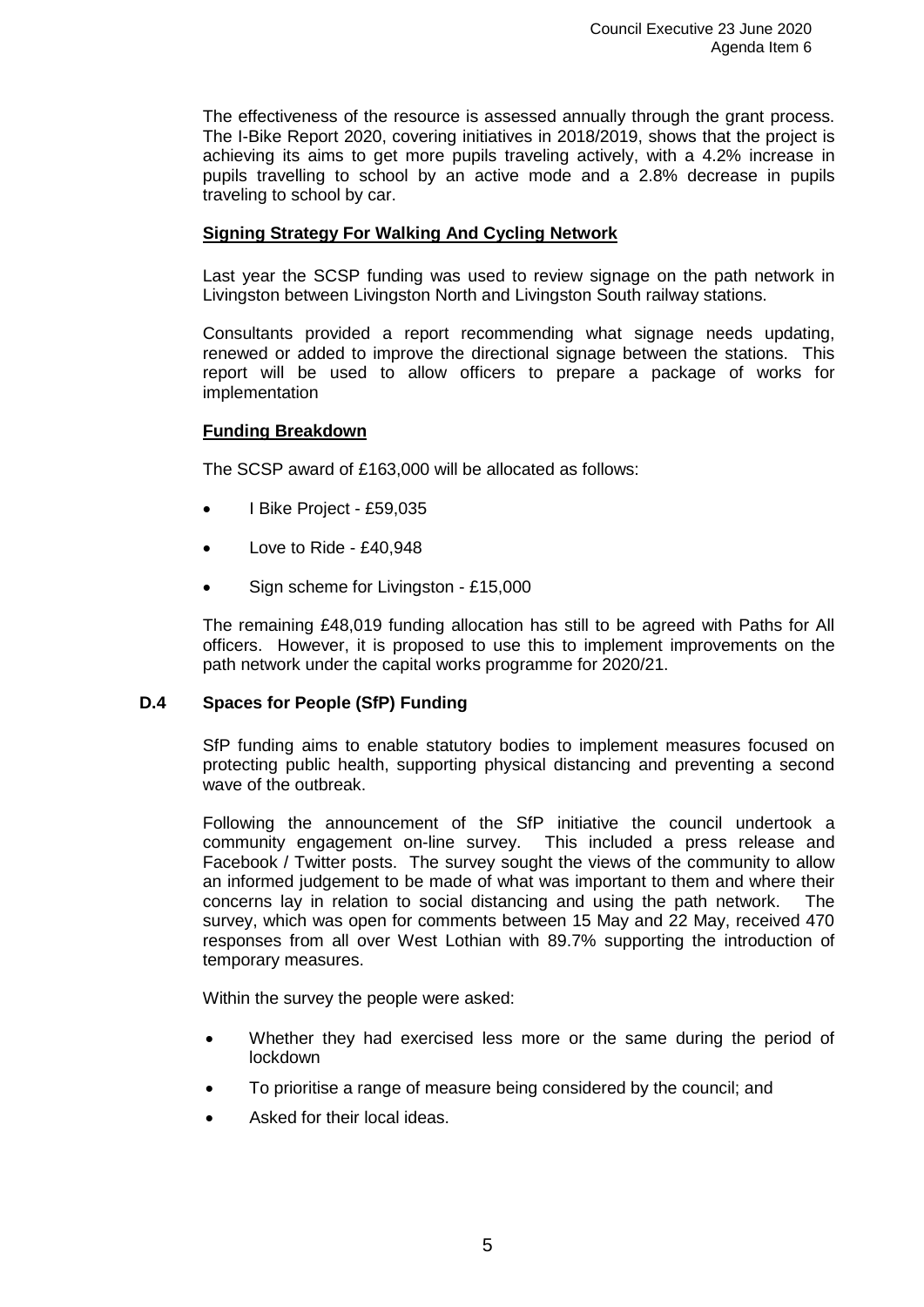The projects submitted in the bid were a composition of suggestions brought forward by both community and council officers and packaged under the following themes:

- 1. Localised footway widening at pinch points/parking suspension.
- 2. Loaning Parking and on street parking suspension
- 3. Introduction of walker / cycle friendly zones on rural roads (reduced speed limits to 40mph)
- 4. Advisory/temporary cycle lanes.
- 5. Introduce temporary 20mph areas within towns and villages.
- 6. Introduce temporary physical distancing signage
- 7. Strategic clearance works to widen footpaths and cycle tracks.
- 8. Public Transport physical distancing measures at bus stops.
- 9. Introduce pedestrian phases at controlled crossing points

Each package of measures within this application seeks to create a safer environment for pedestrians and cyclist by enabling physical distancing to be achieved and encouraging continuing active travel.

The locations that have been identified will enable safer journeys for those travelling for essential shopping, services and places of work.

The current lockdown situation in terms of peoples' movements and available space is not the norm and as lockdown measures are relaxed there will become space pressures in our towns and villages. Pressure points will arise as people get out and about more. Peoples' perception of available space is likely to change based on their own views of personal risk.

Bus stop social distancing measure will allow more space to be made available to those using the bus network and will reduce pressure on narrow footways.

The general reduction in speed limits in our towns and villages, along with localised footway widening and removal of parking, will aid in making our town and village centres safer for pedestrian and cyclists where road widths are narrow and restrictive to free movement (and space).

Increasing pedestrian green time for pedestrians and cyclists at key traffic signal / crossing facilities will reduce the number of users congregating in areas with limited footway width.

The opportunity is being taken within the bid to promote wider walker and cycling friendly rural areas. By doing so, some protection will be given to those that live and exercise in our rural communities.

## **Funding Award**

Officers received a letter, dated 4 June 2020, confirming the Sustrans' decision to approve funding award of £601,550 for various measures in West Lothian (attached).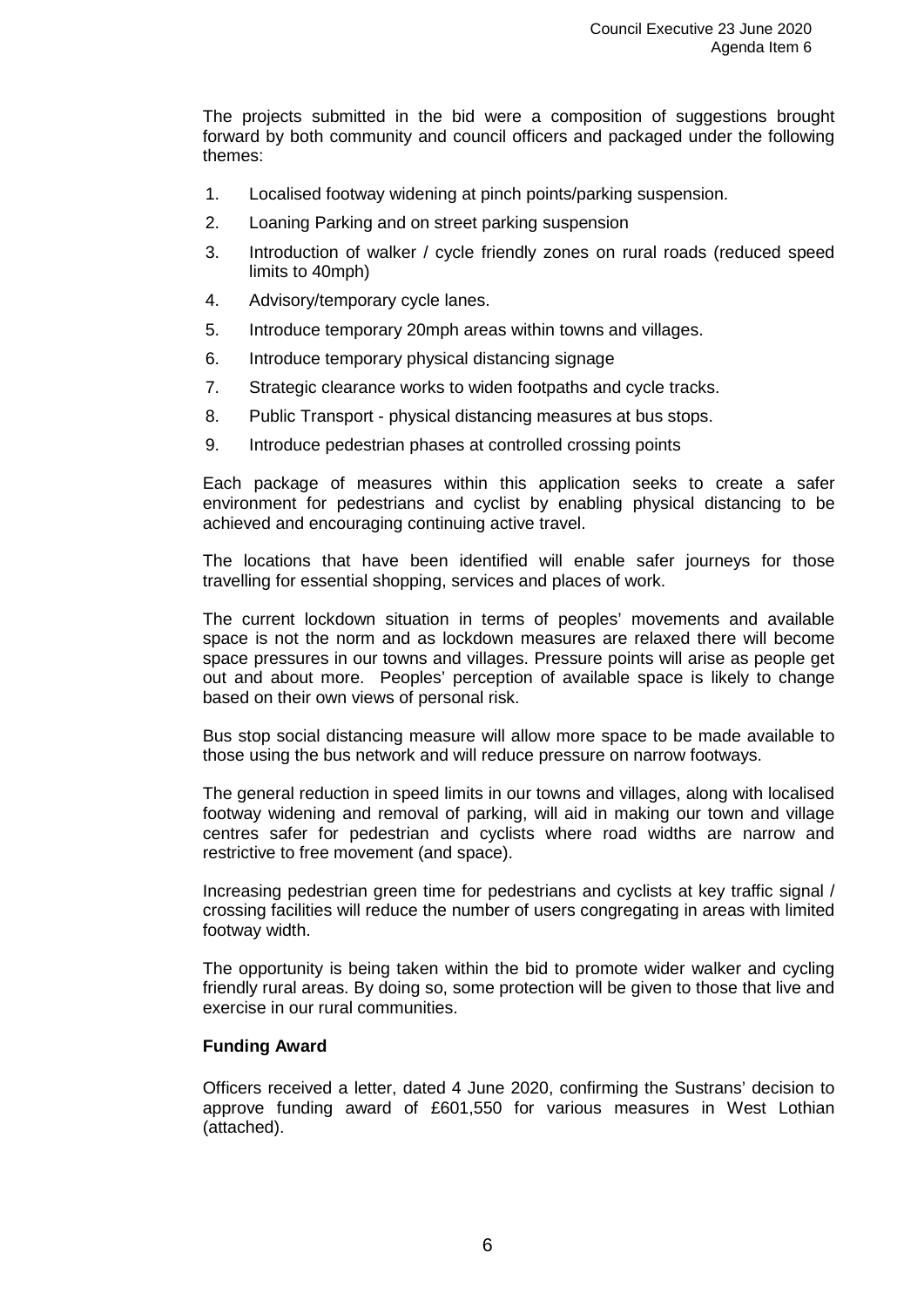# **E. CONCLUSION**

This report notes the additional funding of £502,000 being provided by the Scottish Government and the revised phasing of the expenditure for CWSS projects due to the potential impacts of Covid-19.

The report also sets out proposals for the various active travel related funding in relation to the projects to be undertaken in 2020/21.

The provision of an I Bike officer to promote cycling among school pupils is a service unique to Sustrans. As such, it is necessary that the provision of the I Bike service is given as a direct award to Sustrans, to a maximum value of £59,035 for 2020/21, noting that the total aggregated spend to date would then amount to £236,070.

The additional funding being provided for CWSS, SCSP, SfP and subsequent match funding will contribute to the delivery of improved infrastructure within West Lothian and encourage active travel.

# **F. BACKGROUND REFERENCES**

Asset Management Strategy and General Services Capital Programme 2020/21 to 2027/28 – Report by Head of Finance and Property Services to Council 28 February 2020

Procurement Arrangements – Implementation Of Sustrans I Bike Project - Report By Head Of Corporate Services to Council Executive on 23 October 2018

Smarter Choices Programme And Active Travel Progress - Report By Head Of Operational Services to Council Executive 6 June 2017

Adoption of West Lothian Active Travel Plan 2016-2021 - Report by Head of Operational Services to Council Executive 26 April 2016

| Appendices/Attachments: | Appendix 1: List of Proposed CWSS Projects |
|-------------------------|--------------------------------------------|
|                         | Appendix 2: List of Proposed SfP Projects  |
|                         | Letter of SfP Funding Award                |

Contact Person: *Ronald Fisher, Design Engineer Manager, Tel: 01506 284597, email: Ronnie.fisher@westlothian.gov.uk*

Jim Jack, Head of Operational Services

Date of meeting: 23 June 2020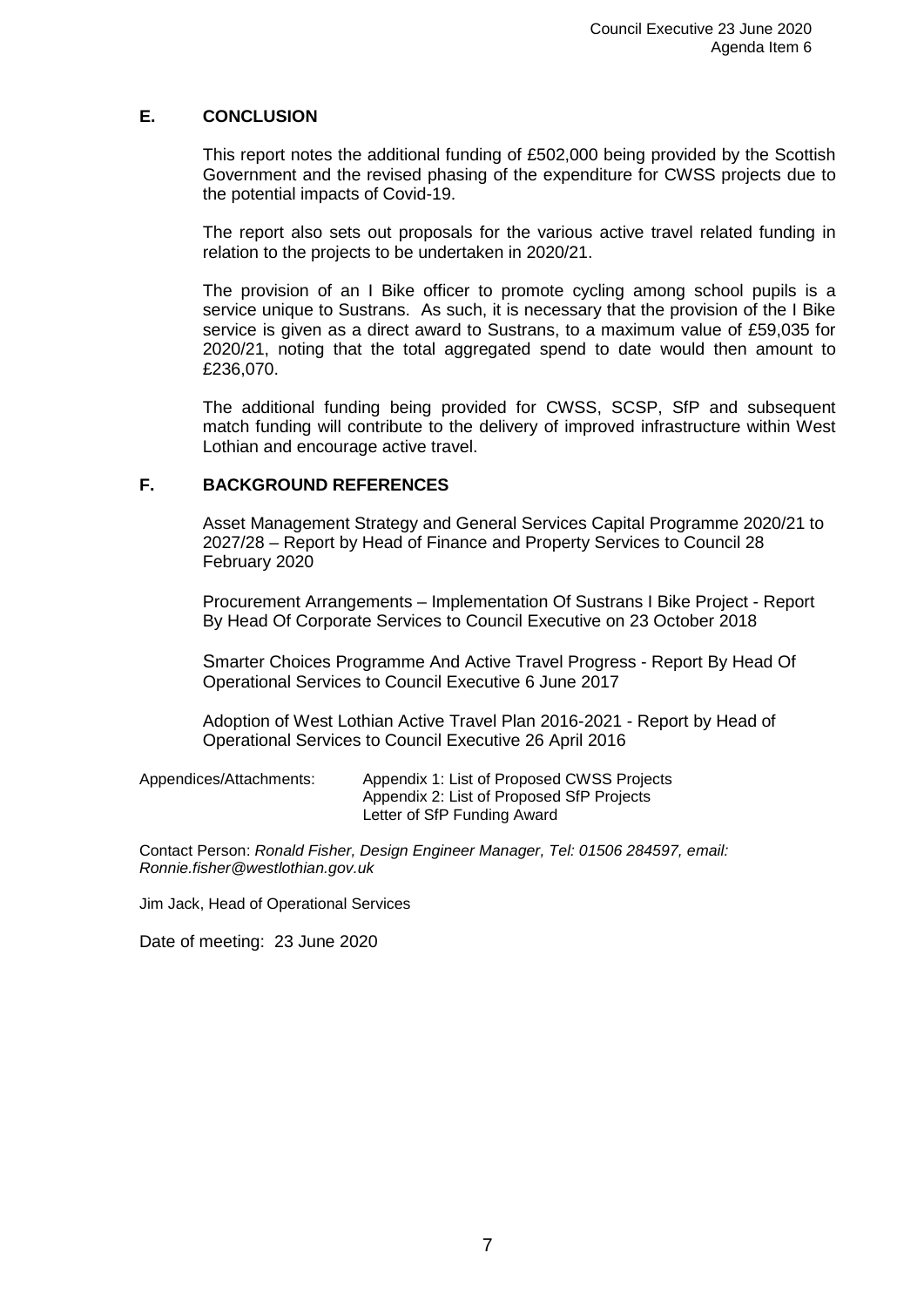| <b>Project</b>                                                                                                                                                                           | <b>Estimate Outturn</b><br><b>Project Cost</b> | <b>Places for</b><br><b>Everyone</b><br><b>Funding</b><br>(Awarded) | <b>Places for</b><br><b>Everyone</b><br><b>Funding</b><br>(Bid submitted<br>and Pending) | <b>CWSS Funding</b><br><b>Contribution</b> |
|------------------------------------------------------------------------------------------------------------------------------------------------------------------------------------------|------------------------------------------------|---------------------------------------------------------------------|------------------------------------------------------------------------------------------|--------------------------------------------|
| B8084 Armadale to Whitburn Cyclepath                                                                                                                                                     | £635,500                                       | £317,750                                                            |                                                                                          | £317,750                                   |
| <b>Blackburn Corridor Cyclepath</b>                                                                                                                                                      | £206,837                                       |                                                                     | £106,474                                                                                 | £100,363                                   |
| Capstan Walk, Linlithgow - Cyclist and Pedestrian Imp.                                                                                                                                   | £122,200                                       |                                                                     | £35,375                                                                                  | £65,250                                    |
| Edinburgh Road, Guildyhaugh to Bathgate Railway Station<br>Segregated Cyclepath                                                                                                          | £160,000                                       |                                                                     | £84,000                                                                                  | £76,000                                    |
| Stoneyburn Links - Bents to Fauldhouse Cyclepath<br>The construction costs for two phases of works:<br>Bents to A706 £350,000<br>A706 to Fauldhouse £900,500 (includes bridge over A706) | £1,368,000                                     |                                                                     | £738,500                                                                                 | £629,500                                   |
| Stoneyburn Links - B7015 to A706 C28                                                                                                                                                     | £422,000                                       |                                                                     | £224,750                                                                                 | £197,250                                   |
| Wester Inch to Whitehill Industrial Estate Cyclepath                                                                                                                                     | £195,125                                       |                                                                     | £99,750                                                                                  | £95,375                                    |
| Whitburn Town Walk Improvements Phase 2                                                                                                                                                  | £552,500                                       |                                                                     | £287,875                                                                                 | £264,625                                   |
| $Total =$                                                                                                                                                                                | £3,662,162                                     | £317,750                                                            | £1,576,724                                                                               | £1,746,113                                 |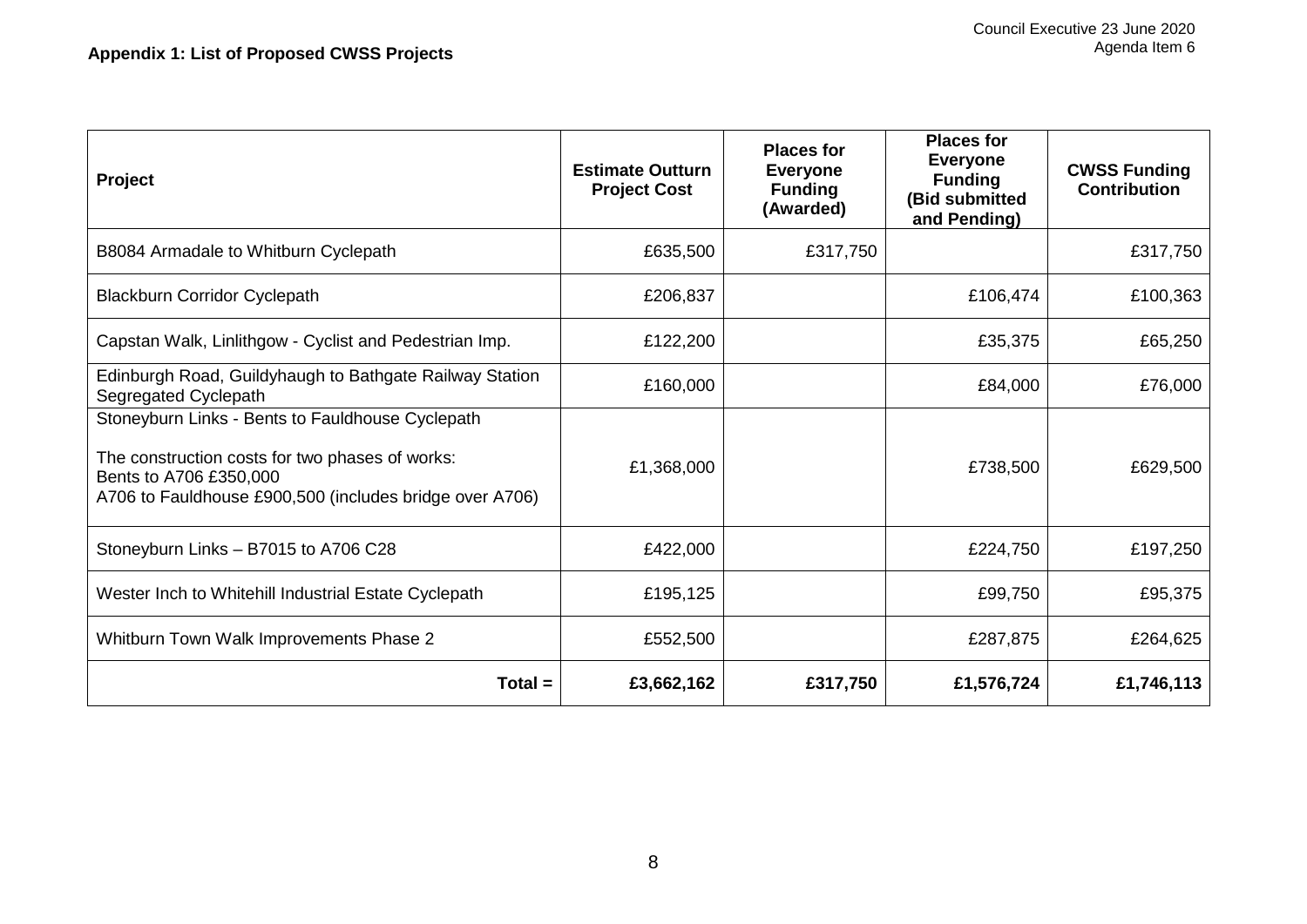| Package 1 - Localised footway widening at pinch points/parking suspension | Cost(f) |
|---------------------------------------------------------------------------|---------|
| Oliphants Bakery, High Street, Linlithgow                                 | 11,500  |
| Tesco Express, East Main Street, East Calder                              | 8,700   |
| Opposite Smithy Brae, Kirknewton                                          | 5,800   |
| Bank Street and Main Street, Mid Calder                                   | 5,800   |
| A71 north side shops, West Calder                                         | 11,500  |
| Back Station Road, Linlithgow                                             | 4,100   |
| Station Road, Kirknewton (incl. footway and cycleway widening)            | 6,500   |
| Total =                                                                   | 53,900  |

| Package 2 - Loaning Parking and on street parking suspension                                                                               | Cost  |
|--------------------------------------------------------------------------------------------------------------------------------------------|-------|
| East Loanings, between St. Michael's Wynd and the 4 Mary's Pub, and West<br>Loanings, between Lion Well Wynd and New Well Wynd, Linlithgow | 4.500 |
| Opposite Mill Road, on West Main Street, Armadale                                                                                          | 2.900 |
| $Total =$                                                                                                                                  | 7.400 |

| Package 3 - Introduction of walker / cycle friendly zones on rural roads<br>(reduced speed limits to 40mph): | Cost   |
|--------------------------------------------------------------------------------------------------------------|--------|
| Bathgate Hills (includes Linlithgow, Broxburn, Uphall, Ecclesmachan, Dechmont,<br>Bridgend)                  | 46,000 |
| Faucheldean area (included limited traffic calming)                                                          | 8.700  |
| Niddry Road area, Winchburgh                                                                                 | 2.900  |
| Harburn area (includes West Calder, Harburn, Brucefield)                                                     | 23,000 |
| Bonnytoun Farm Road, at Oracle, Linlithgow                                                                   | 2.300  |
| Total =                                                                                                      | 82,900 |

| Package 4 - Advisory/temporary cycle lanes                | Cost    |
|-----------------------------------------------------------|---------|
| East Main Street (Kilpunt roundabout westwards), Broxburn | 17,300  |
| Edinburgh Road & St. Ninian's Road, Linlithgow            | 30,000  |
| Advisory cycle lanes on distributor roads, Livingston     | 80,000  |
| Advisory cycle lanes, Blackridge                          | 15,000  |
| $Total =$                                                 | 142,300 |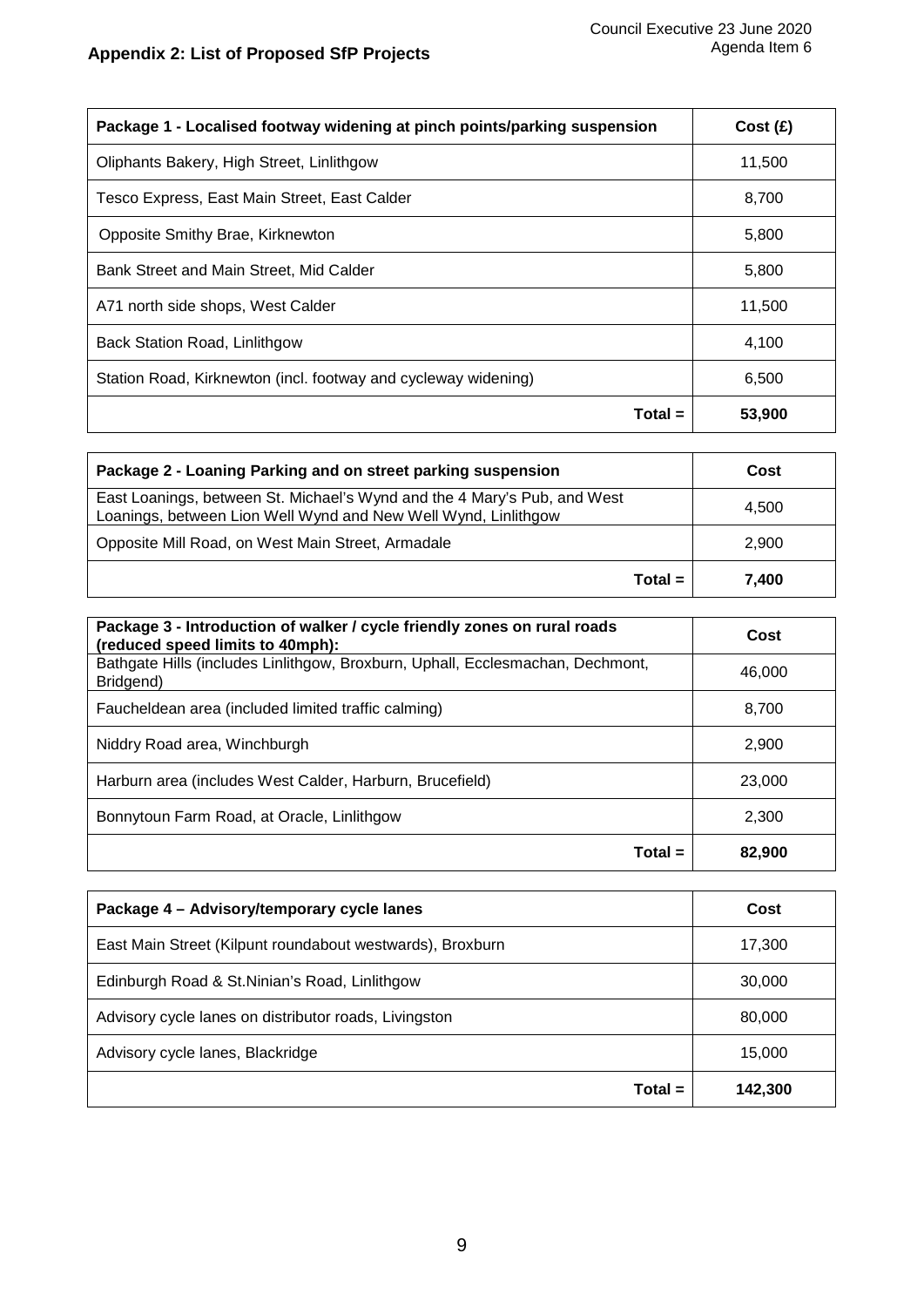| Package 5 - Introduce temporary 20mph areas within towns and villages | Cost   |
|-----------------------------------------------------------------------|--------|
| All urban and rural towns                                             | 75,000 |
| $Total =$                                                             | 75.000 |

| Package 6 - Introduce temporary physical distancing signage | Cost    |
|-------------------------------------------------------------|---------|
| Six urban towns                                             | 50,000  |
| Twenty-four rural towns                                     | 50,000  |
| Livingston                                                  | 30,000  |
| $Total =$                                                   | 130,000 |

| Package 7 – Strategic clearance works to widen footpaths and cycle tracks                                             | Cost   |
|-----------------------------------------------------------------------------------------------------------------------|--------|
| Clearance work on the strategic network including NCR75 and other areas to improve<br>accessibility and ensure safety | 50,000 |
| Nellburn Path - Lochshot, Livingston                                                                                  | 15.000 |
| $Total =$                                                                                                             | 65,000 |

| Package 8 – Public Transport - physical distancing measures at bus stops | Cost   |
|--------------------------------------------------------------------------|--------|
| Layby bus stops, Linlithgow (4no.)                                       | 10,000 |
| South Bridge Street outside St David's House, Bathgate (1no.)            | 2,500  |
| King Street, stops at old train station, Bathgate (3no.)                 | 6,000  |
| East Main Street outside Scotmid, Broxburn (1no.)                        | 2,500  |
| Eastbound at the CIS Centre, Whitburn Cross (1no.)                       | 2,500  |
| Outside the Post Office, West Calder (1no.)                              | 2,500  |
| Tesco Distribution Centre A89, rural Bathgate (1no.)                     | 5,000  |
| Main Street in Kirknewton (1no.)                                         | 5,000  |
| $Total =$                                                                | 36,000 |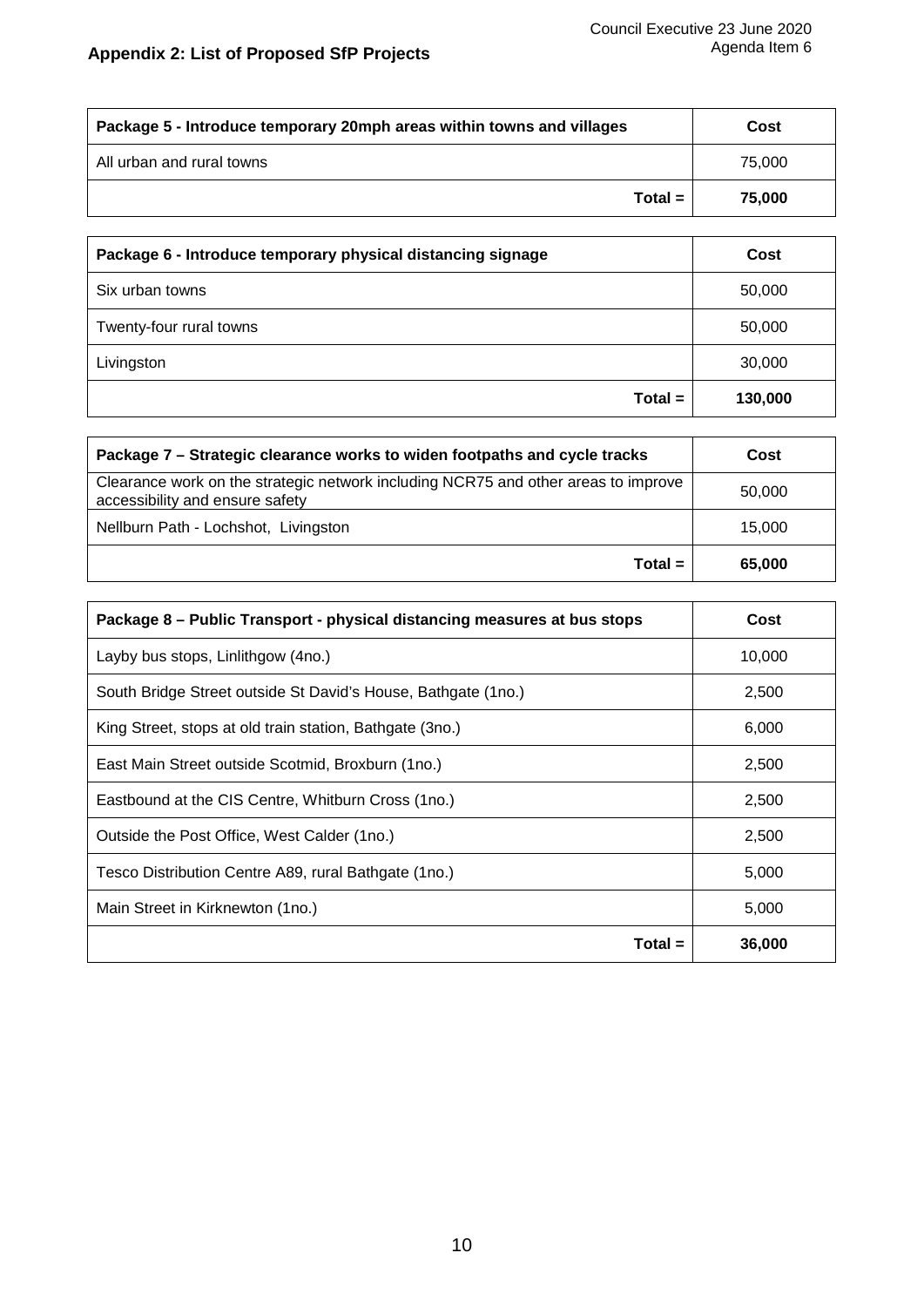| Package 9 – Introduce pedestrian phases at controlled crossing points                                                                                                                                                                                                                                                                                                                                                                | Cost  |
|--------------------------------------------------------------------------------------------------------------------------------------------------------------------------------------------------------------------------------------------------------------------------------------------------------------------------------------------------------------------------------------------------------------------------------------|-------|
| Installing a permanent (24/7) pedestrian phase to controlled pedestrian crossing<br>points to prevent individuals touching existing push buttons at :<br>Armadale Cross<br><b>Whitburn Cross</b><br>North/South Bridge in Bathgate<br>$\bullet$<br>A89/Whitburn Road junction in Bathgate<br>$\bullet$<br>Bathgate Academy/A89 junction<br>Greendykes Road/A899 junction in Broxburn<br>Almondvale Avenue in Livingston<br>$\bullet$ | 9.000 |
| $Total =$                                                                                                                                                                                                                                                                                                                                                                                                                            | 9.000 |
|                                                                                                                                                                                                                                                                                                                                                                                                                                      |       |